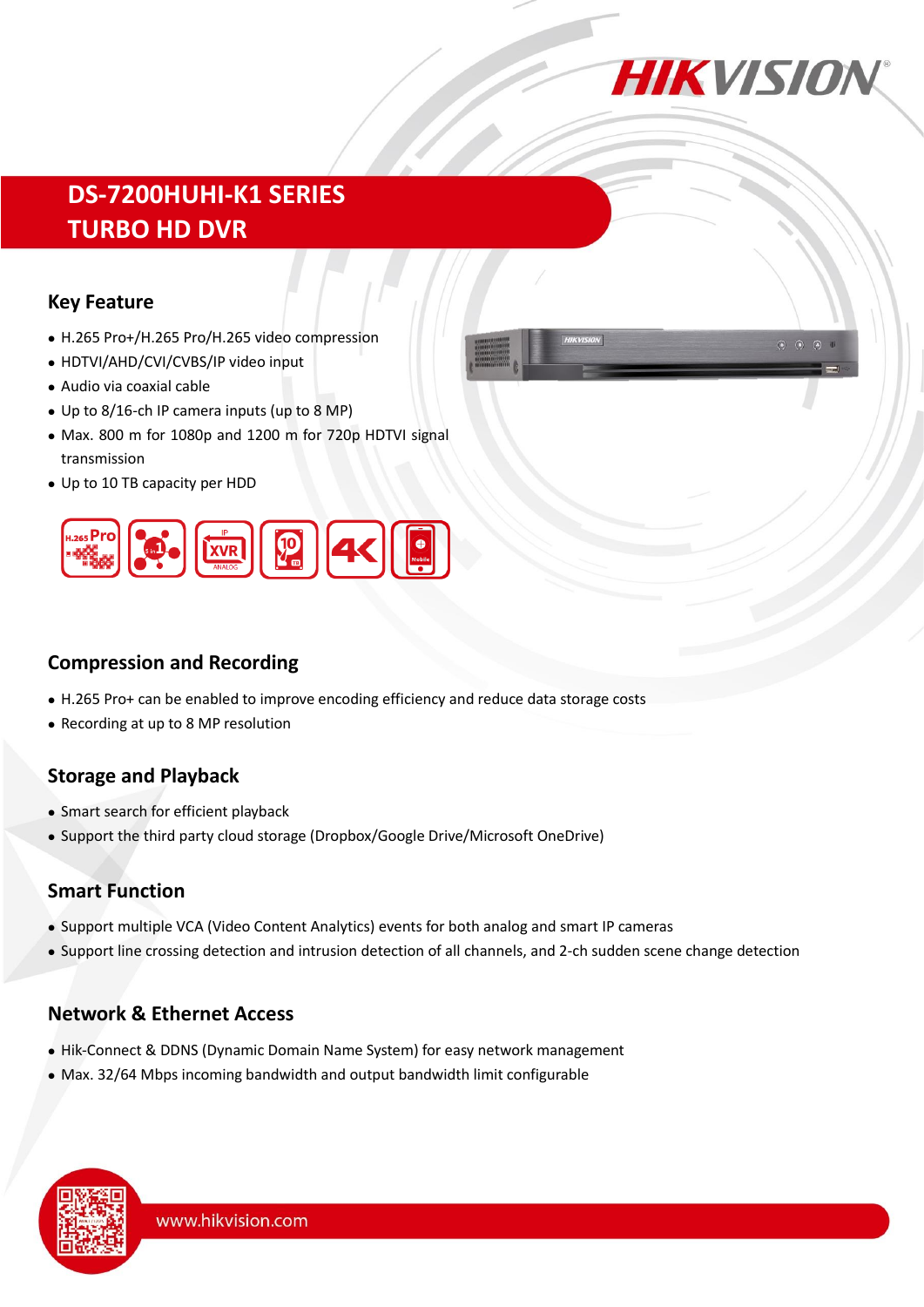1 2 3 4 3 4

# **Specification**

| <b>Model</b>               | <b>DS-7204HUHI-K1</b>                                                      | <b>DS-7208HUHI-K1</b>                   |  |  |  |
|----------------------------|----------------------------------------------------------------------------|-----------------------------------------|--|--|--|
| <b>Recording</b>           |                                                                            |                                         |  |  |  |
| <b>Video compression</b>   | H.265 Pro+/H.265 Pro/H.265/H.264+/H.264                                    |                                         |  |  |  |
|                            | When 8 MP Lite mode is not enabled:                                        |                                         |  |  |  |
|                            | 8 MP/5 MP/4 MP/3 MP/1080p/720p/WD1/4CIF/VGA/CIF                            |                                         |  |  |  |
| <b>Encoding resolution</b> | When 8 MP Lite mode is enabled:                                            |                                         |  |  |  |
|                            | 8 MP Lite/5 MP/4 MP/3MP/1080P/720P/WD1/4CIF/VGA/CIF                        |                                         |  |  |  |
|                            | Main stream:                                                               |                                         |  |  |  |
| <b>Frame rate</b>          | When 8 MP Lite mode is not enabled:                                        |                                         |  |  |  |
|                            | 8 MP@8 fps/5MP@12 fps/4 MP@15 fps/3 MP@18 fps                              |                                         |  |  |  |
|                            | 1080p/720p/WD1/4CIF/VGA/CIF@25 fps (P)/30 fps (N)                          |                                         |  |  |  |
|                            | *: 8 MP@8 fps is only available for channel 1 of DS-7204HUHI-K1.           |                                         |  |  |  |
|                            | When 8 MP Lite mode enabled:                                               |                                         |  |  |  |
|                            | 8 MP Lite/5 MP@12 fps/4 MP/3 MP/1080P/720P/WD1/4CIF/VGA/CIF@15 fps         |                                         |  |  |  |
|                            | *: 8 MP Lite is only available for DS-7204HUHI-K1.                         |                                         |  |  |  |
|                            | Sub-stream:                                                                |                                         |  |  |  |
|                            | WD1/4CIF/CIF@25fps (P)/30fps (N)                                           |                                         |  |  |  |
| Video bit rate             | 32 Kbps to 10 Mbps                                                         |                                         |  |  |  |
| Dual stream                | Support                                                                    |                                         |  |  |  |
| <b>Stream type</b>         | Video, Video & Audio                                                       |                                         |  |  |  |
| <b>Audio compression</b>   | G.711u                                                                     |                                         |  |  |  |
| <b>Audio bit rate</b>      | 64 Kbps                                                                    |                                         |  |  |  |
| <b>Video and Audio</b>     |                                                                            |                                         |  |  |  |
|                            | 4-ch (up to 8-ch)                                                          | 8-ch (up to 16-ch)                      |  |  |  |
| IP video input             | Up to 8 MP resolution                                                      |                                         |  |  |  |
|                            | Support H.265+/H.265/H.264+/H.264 IP cameras                               |                                         |  |  |  |
|                            | $4$ -ch                                                                    | 8-ch                                    |  |  |  |
| Analog video input         | BNC interface (1.0 Vp-p, 75 $\Omega$ ), supporting coaxitron connection    |                                         |  |  |  |
| <b>HDTVI input</b>         | 8 MP, 5 MP, 4 MP, 3 MP, 1080p30, 1080p25, 720p60, 720p50, 720p30, 720p25   |                                         |  |  |  |
| <b>AHD input</b>           | 5 MP, 4 MP, 1080p25, 1080p30, 720p25, 720p30                               |                                         |  |  |  |
| <b>HDCVI input</b>         | 5 MP, 4 MP, 1080p25, 1080p30, 720p25, 720p30                               |                                         |  |  |  |
| <b>CVBS input</b>          | PAL/NTSC                                                                   |                                         |  |  |  |
|                            | 1-ch, BNC (1.0 Vp-p, 75 Ω),                                                |                                         |  |  |  |
| <b>CVBS output</b>         | resolution: PAL: 704 × 576, NTSC: 704 × 480                                |                                         |  |  |  |
| <b>VGA output</b>          | 1-ch, 1920 × 1080/60Hz, 1280 × 1024/60Hz, 1280 × 720/60Hz, 1024 × 768/60Hz |                                         |  |  |  |
|                            |                                                                            | 1-ch, 4K (3840 × 2160)/30Hz, 2K (2560 × |  |  |  |
|                            | 1-ch, 1920 × 1080/60Hz,<br>$1280 \times$                                   | 1440)/60Hz, 1920 × 1080/60Hz, 1280 ×    |  |  |  |
| <b>HDMI</b> output         | 1024/60Hz, 1280 × 720/60Hz, 1024 ×<br>768/60Hz                             | 1024/60Hz, 1280 × 720/60Hz, 1024 ×      |  |  |  |
|                            |                                                                            | 768/60Hz                                |  |  |  |
| <b>Audio input</b>         | 4-ch, RCA (2.0 Vp-p, 1 K $\Omega$ )                                        |                                         |  |  |  |
| <b>Audio output</b>        | 1-ch, RCA (Linear, $1 K\Omega$ )                                           |                                         |  |  |  |
| Two-way audio              | 1-ch, RCA (2.0 Vp-p, 1 K $\Omega$ ) (using the first audio input)          |                                         |  |  |  |
| Synchronous playback       | 4-ch                                                                       | 8-ch                                    |  |  |  |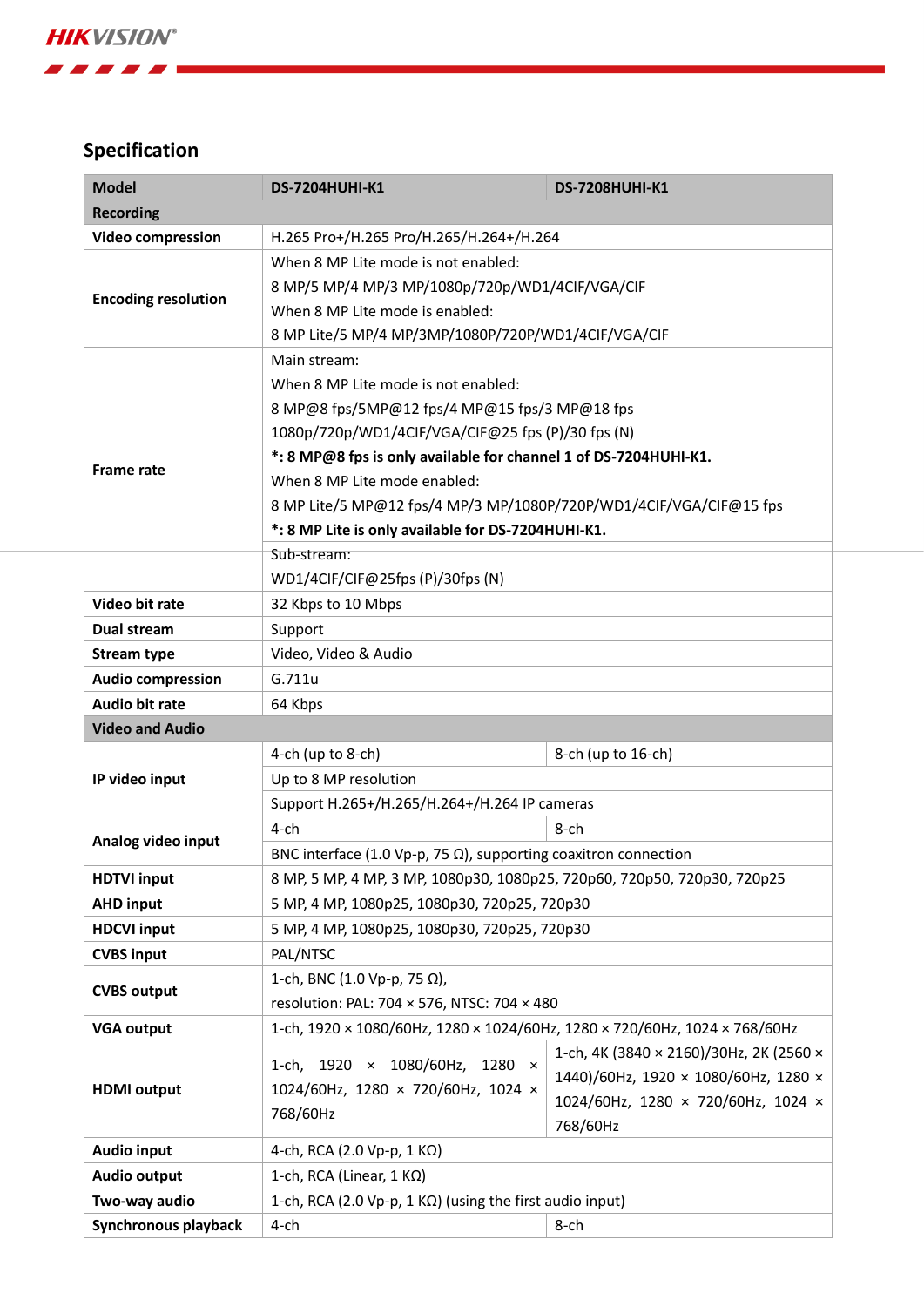**HIKVISION®** 

. . . . .

| <b>Network</b>                      |                                                                                   |                                 |  |  |  |
|-------------------------------------|-----------------------------------------------------------------------------------|---------------------------------|--|--|--|
| <b>Remote connection</b>            | 32                                                                                | 64                              |  |  |  |
| Network protocol                    | TCP/IP, PPPoE, DHCP, Hik-Connect, DNS, DDNS, NTP, SADP, NFS, iSCSI, UPnP™, HTTPS, |                                 |  |  |  |
|                                     | <b>ONVIF</b>                                                                      |                                 |  |  |  |
| <b>Network interface</b>            | 1,                                                                                | 1,                              |  |  |  |
|                                     | RJ45 10M/100M self-adaptive Ethernet<br>interface                                 | RJ45 10M/100M/1000M             |  |  |  |
|                                     |                                                                                   | self-adaptive                   |  |  |  |
|                                     |                                                                                   | Ethernet interface              |  |  |  |
| <b>Auxiliary interface</b>          |                                                                                   |                                 |  |  |  |
| <b>SATA</b>                         | 1 SATA interface                                                                  |                                 |  |  |  |
| Capacity                            | Up to 10 TB capacity for each disk                                                |                                 |  |  |  |
| <b>Serial interface</b>             | RS-485 (half-duplex)                                                              |                                 |  |  |  |
| <b>USB</b> interface                | $2 \times$ USB 2.0                                                                | Front panel: $1 \times$ USB 2.0 |  |  |  |
|                                     |                                                                                   | Rear panel: 1 × USB 3.0         |  |  |  |
| Alarm in/out                        | 4/1                                                                               | 8/4                             |  |  |  |
| General                             |                                                                                   |                                 |  |  |  |
| Power supply                        | 12 VDC, 1.5 A                                                                     | 12 VDC, 3.33 A                  |  |  |  |
| Consumption                         | $\leq 10 W$                                                                       | $\leq 20$ W                     |  |  |  |
| (without HDD)                       |                                                                                   |                                 |  |  |  |
| <b>Working temperature</b>          | -10 °C to +55 °C (+14 °F to +131 °F)                                              |                                 |  |  |  |
| <b>Working humidity</b>             | 10% to 90%                                                                        |                                 |  |  |  |
| Dimension ( $W \times D \times H$ ) | $315 \times 242 \times 45$ mm (12.4 $\times$ 9.5 $\times$ 1.8 inch)               |                                 |  |  |  |
| <b>Weight (without HDD)</b>         | $\leq$ 1.16 kg (2.6 lb)                                                           | ≤ 2 kg $(4.4 \text{ lb})$       |  |  |  |